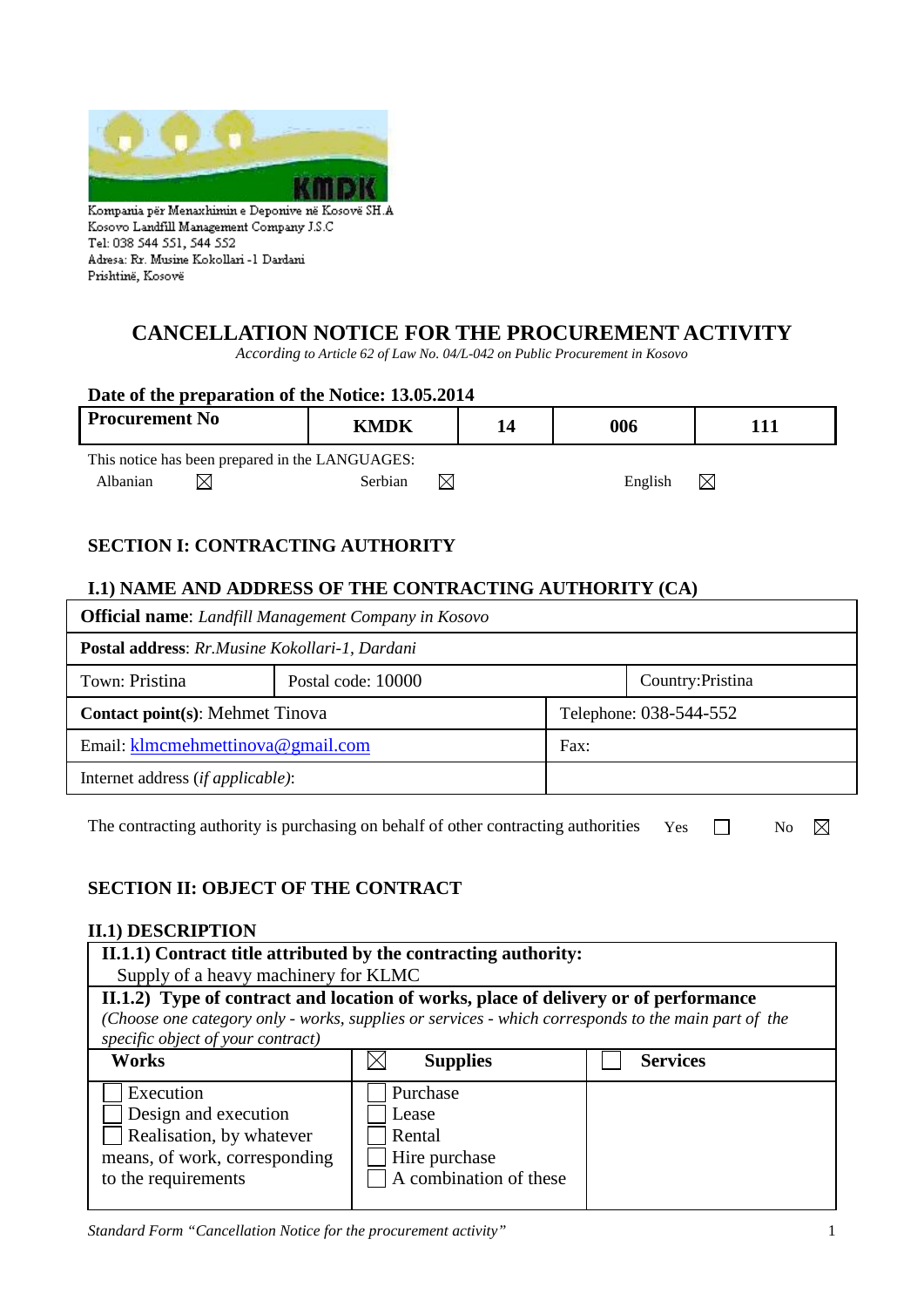| Main site or location of works                                                                   | Main place of delivery               | Main place of performance |  |  |  |  |
|--------------------------------------------------------------------------------------------------|--------------------------------------|---------------------------|--|--|--|--|
|                                                                                                  | Sanitary Landfill, Pristina          |                           |  |  |  |  |
|                                                                                                  |                                      |                           |  |  |  |  |
| II.1.3) The notice involves                                                                      |                                      |                           |  |  |  |  |
| A public contract                                                                                | $\mathbf X$<br>N <sub>0</sub><br>Yes |                           |  |  |  |  |
| The establishment of framework agreement<br>Yes<br>N <sub>0</sub><br>X                           |                                      |                           |  |  |  |  |
| II.1.4) Short description of the object of the contract:<br>Supply of a heavy machinery for KLMC |                                      |                           |  |  |  |  |
| II.1.5) Common Procurement Vocabulary classification (CPV): $34.00.00.00$ -7                     |                                      |                           |  |  |  |  |
| <b>SECTION III: PROCEDURE</b>                                                                    |                                      |                           |  |  |  |  |
| <b>III.1) TYPE OF PROCEDURE</b>                                                                  |                                      |                           |  |  |  |  |
| X Open                                                                                           | Restricted                           | Negotiated                |  |  |  |  |
| <b>III.2) AWARD CRITERIA</b>                                                                     |                                      |                           |  |  |  |  |
| X Lowest price                                                                                   |                                      |                           |  |  |  |  |

# **III.3) ADMINISTRATIVE INFORMATION**

**III.3.1) Previous publications concerning the same contract** Indicative Notice 27.02.2014 Contract Notice: 14.04.2014 Other publications (*if applicable) \_\_\_\_\_\_\_\_\_\_\_\_\_\_\_\_\_\_\_\_\_\_\_\_\_\_\_\_\_\_*

## **SECTION IV: CANCELLATION OF PROCEDURE**

**IV.1) Date of decision on cancellation of procedure**: **14.05.2014** 

# **IV.2) Number of tenders received: 5**

*Standard Form "Cancellation Notice for the procurement activity"* 2